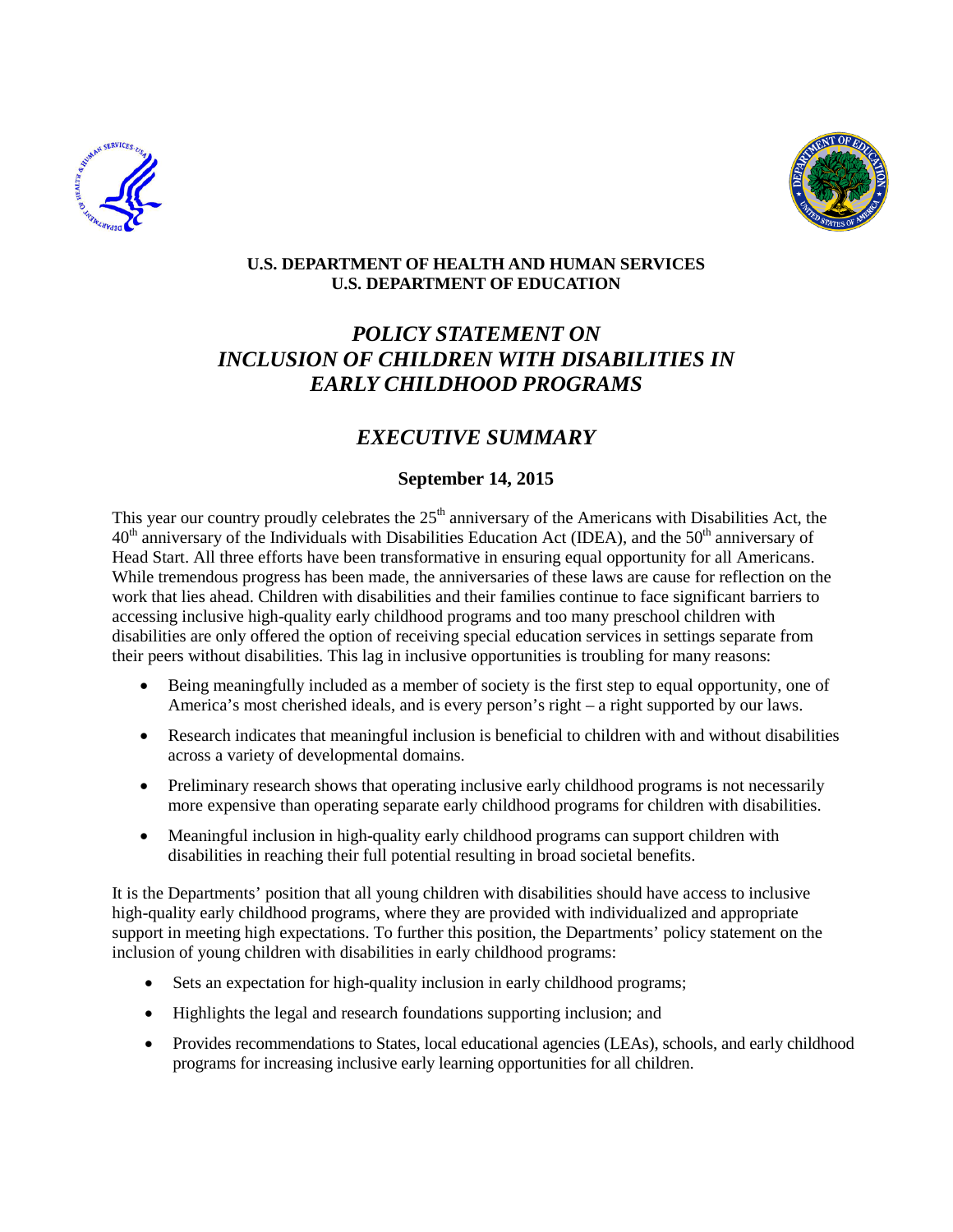Though this policy statement focuses on including young children with disabilities, it is our shared vision that all people be meaningfully included in all facets of society throughout the life course. This begins in early childhood programs and continues into schools, places of employment, and the broader community.

## **Inclusion in Early Childhood Programs**

*Inclusion in early childhood programs* refers to including children with disabilities in early childhood programs, together with their peers without disabilities; holding high expectations and intentionally promoting participation in all learning and social activities, facilitated by individualized accommodations; and using evidence-based services and supports to foster their development (cognitive, language, communication, physical, behavioral, and social-emotional) , friendships with peers, and sense of belonging. This applies to all young children with disabilities, from those with the mildest disabilities, to those with the most significant disabilities.

The vision of inclusion in early childhood programs and recommendations provided in the policy statement build on the principles and definition set forth in the joint position statement from the National Association for the Education of Young Children (NAEYC) and the Council for Exceptional Children's Division for Early Childhood (DEC).

### **The Scientific Base for the Benefits of Inclusion**

- Individualized evidence-based strategies for children with disabilities can be implemented successfully in inclusive early childhood programs.
- Children with disabilities, including those with the most significant disabilities, can make significant developmental and learning progress in inclusive settings.
- Research suggests that children's growth and learning is related to their peers' skills and the effects are most pronounced for children with disabilities.
- These outcomes are achieved when children with disabilities are included several days per week in social and learning opportunities with their typically developing peers and specialized instructional strategies are used.
- Typically developing children show positive developmental, social, and attitudinal outcomes from inclusive experiences.

#### **The Legal Foundation**

- IDEA Part C requires that appropriate early intervention services are made available to the maximum extent appropriate to eligible infants and toddlers with disabilities in natural environments, including the home, and community settings in which children without disabilities participate.
- For eligible children with disabilities ages three through 21, IDEA Part B requires that, special education and related services, be provided, to the maximum extent appropriate, in the least restrictive environment (LRE), which includes a continuum of placement options and supplementary services.
- The IDEA presumes that the first placement option considered for an eligible child with a disability is the regular classroom the child would attend if he or she did not have a disability. LEAs must ensure that a free appropriate public education is provided in the LRE regardless of whether they operate a general early childhood program. This may include providing special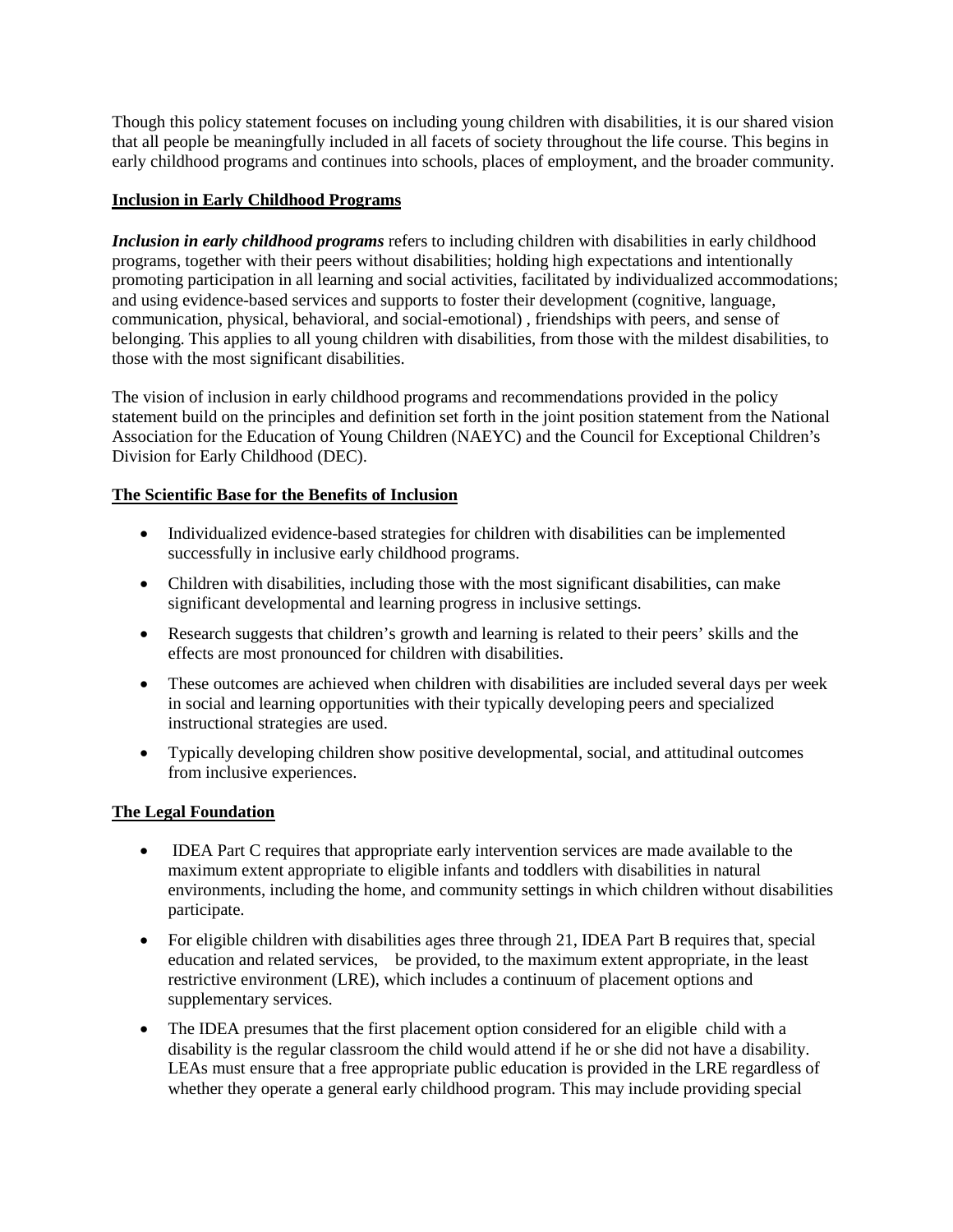education and related services in public or private general early childhood programs, including Head Start and Early Head Start programs, and community-based child care programs.

- The Americans with Disabilities Act (ADA) and Section 504 of the Rehabilitation Act of 1973 (Section 504) prohibit discrimination on the basis of disability. HHS and ED's Section 504 regulations require recipients such as schools to provide equal educational opportunities for children with disabilities in the most integrated setting appropriate to the child's needs.
- The Head Start Act and the Child Care and Development Block Grant Act have specific provisions that support high-quality early learning opportunities for children with disabilities.

# **Challenges to Inclusion**

*Attitudes and Beliefs:* These are the most frequently reported barrier to early childhood inclusion, and may be influenced by misinformation of the feasibility of inclusion, resistance to changing existing practices, stereotyping of children with disabilities, and lack of awareness of the benefits for all children.

*IDEA Interpretation and Perceived Barriers:* Some jurisdictions misinterpret IDEA's Part C natural environment provision as only allowing early intervention services to be provided in children's homes, and not in community settings where typically developing children are included. Other jurisdictions misinterpret IDEA's free appropriate public education (FAPE) and LRE requirements as only allowing IDEA preschool special education services to be delivered in preschool programs operated in a public school building.

Lack of Expertise of the Early Childhood Workforce: Early childhood providers and teachers may lack knowledge and competencies in child development, early childhood pedagogy, and individualizing instruction. This affects all children and presents a challenge to high-quality inclusive early learning.

*Lack of Comprehensive Services:* The systems that provide services to young children often deliver services in separate settings. The lack of delivery of comprehensive supports in early childhood programs may be a barrier to the full participation and success of children with disabilities in inclusive settings.

*Limited Time and Commitment to Build Partnerships:* A key ingredient to successful inclusion is a strong partnership between general early childhood programs and early intervention and early childhood special education providers. Many communities believe in the importance of inclusion but have made little progress due to limited planning time or a lack of commitment and support from leaders.

#### **Building a Culture of Inclusion**

Addressing the barriers to inclusion in early childhood programs and ensuring individualized supports to children with disabilities requires a community-based approach that brings families, advocates, developmental specialists, early childhood programs, schools, LEAs, communities and States leaders together to build a culture of inclusion, supported by the empirical and legal foundations of inclusion. A culture of inclusion sets the stage for the recommendations provided in the Federal policy statement and is the first step to reaching the ultimate vision of providing access to inclusive high-quality early learning opportunities for all children.

#### **State Recommendations**

**1. Create a State-Level Interagency Task Force and Plan for Inclusion:** States should leverage existing early childhood councils or taskforces and create or strengthen a focus on early childhood inclusion. This council should build on existing early childhood efforts, bring partners together, cocreate a written vision statement for early childhood inclusion, and carry out an inclusion State plan.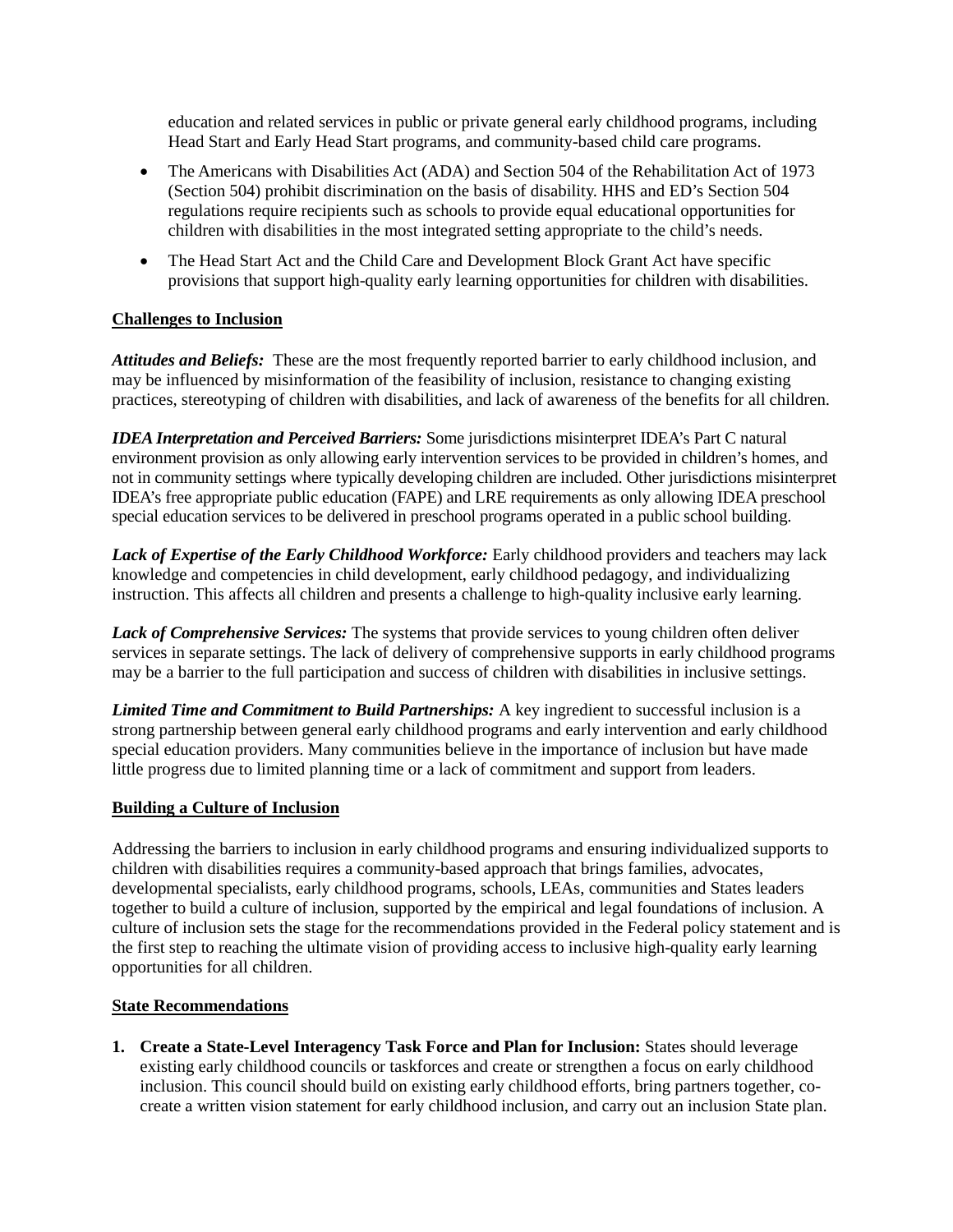- **2. Ensure State Policies Support High-Quality Inclusion:** States should review their policies to ensure that they facilitate high-quality inclusion. The State should ensure that future early learning initiatives within the State have specific policies and procedures to recruit, enroll, and appropriately support the learning and developmental needs of young children with disabilities.
- **3. Set Goals and Track Data:** States should set concrete goals for expanding access to inclusive highquality early learning opportunities, and track progress in reaching these goals.
- **4. Review and Modify Resource Allocations:** States should review how resources are allocated and how they may be reallocated to better support increased access to inclusive early childhood programs. States should consider using funds across multiple early childhood programs, particularly IDEA funds with other early childhood funding streams.
- **5. Ensure Quality Rating Frameworks are Inclusive:** Each level in a quality framework should include indicators applicable to children with disabilities, as opposed to indicators specific to children with disabilities being optional or only applying at the highest level of a framework.
- **6. Strengthen Accountability and Build Incentive Structures:** The State should address barriers to inclusion within their accountability system. This should include reviewing the individualized education program (IEP) processes to ensure that placement decisions are individualized and consistent with LRE requirements for eligible children under the IDEA.
- **7. Build a Coordinated Early Childhood Professional Development (PD) System:** An effective early childhood workforce is a key component of expanding access to inclusive high-quality early childhood programs. States should ensure that their professional development efforts are coordinated and that inclusion of children with disabilities are meaningfully addressed across all efforts. Specifically, States should:
	- **Build a Common Knowledge and Competency Base Across Child-Serving Providers**
	- **Ensure that State Certifications, Credentials, and Workforce Preparation Programs have a Strong Focus on Inclusion**
	- **Ensure Personnel Policies Facilitate Inclusion**
	- **Offer Cross-Sector Professional Development and Technical Assistance**
- **8. Implement Statewide Supports for Children's Social-Emotional and Behavioral Health:** Early childhood programs should have access to specialists who can build capacity in working with young children, with an emphasis on fostering social-emotional and behavioral health.
- **9. Raise Public Awareness:** The State should take an active role in trying to shift perceptions of inclusion by partnering with community leaders to communicate the benefits of early childhood inclusion, affirm the laws and research that form the foundation for inclusion, and set the expectation that the community is responsible for ensuring that all children have access to high-quality early childhood programs and the individualized supports they need to fully participate in those programs.

#### **Local Recommendations**

**1. Partner with Families:** Families are children's first and most important teachers and advocates. Schools and programs should ensure all families are knowledgeable about the benefits of inclusion and include them in policy development, advocacy efforts, and public information initiatives. They